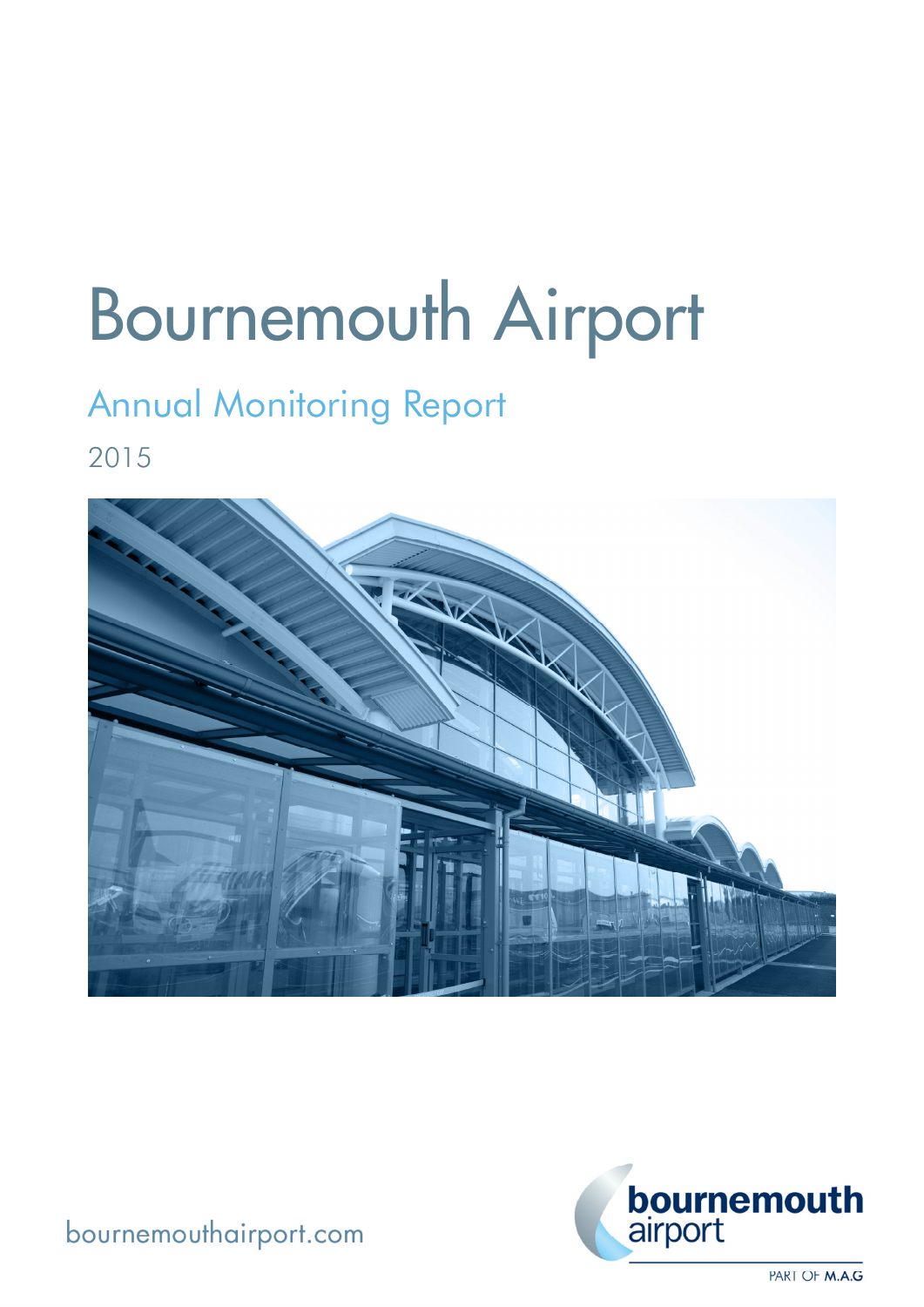## **CONTENTS**

Page No.

| $\overline{1}$ . | <b>Introduction</b>                                           | З  |
|------------------|---------------------------------------------------------------|----|
| 2.               | Second Schedule - Operational Restrictions                    | 6  |
| 3.               | Third Schedule - Night Time Operations                        | 11 |
| $\overline{4}$ . | Fourth Schedule - Night Time Noise Budget                     | 12 |
| 5.               | Fifth Schedule - Surface Access                               | 13 |
| 6.               | Sixth Schedule - Highway Works                                | 16 |
| 7.               | Seventh Schedule - Community Fund                             | 17 |
| 8.               | Eighth Schedule - Public Art                                  | 18 |
| 9.               | Ninth Schedule - Air Quality                                  | 19 |
|                  | 10. Tenth Schedule – Carbon Management Action Plan and Carbon |    |
| Audit            |                                                               |    |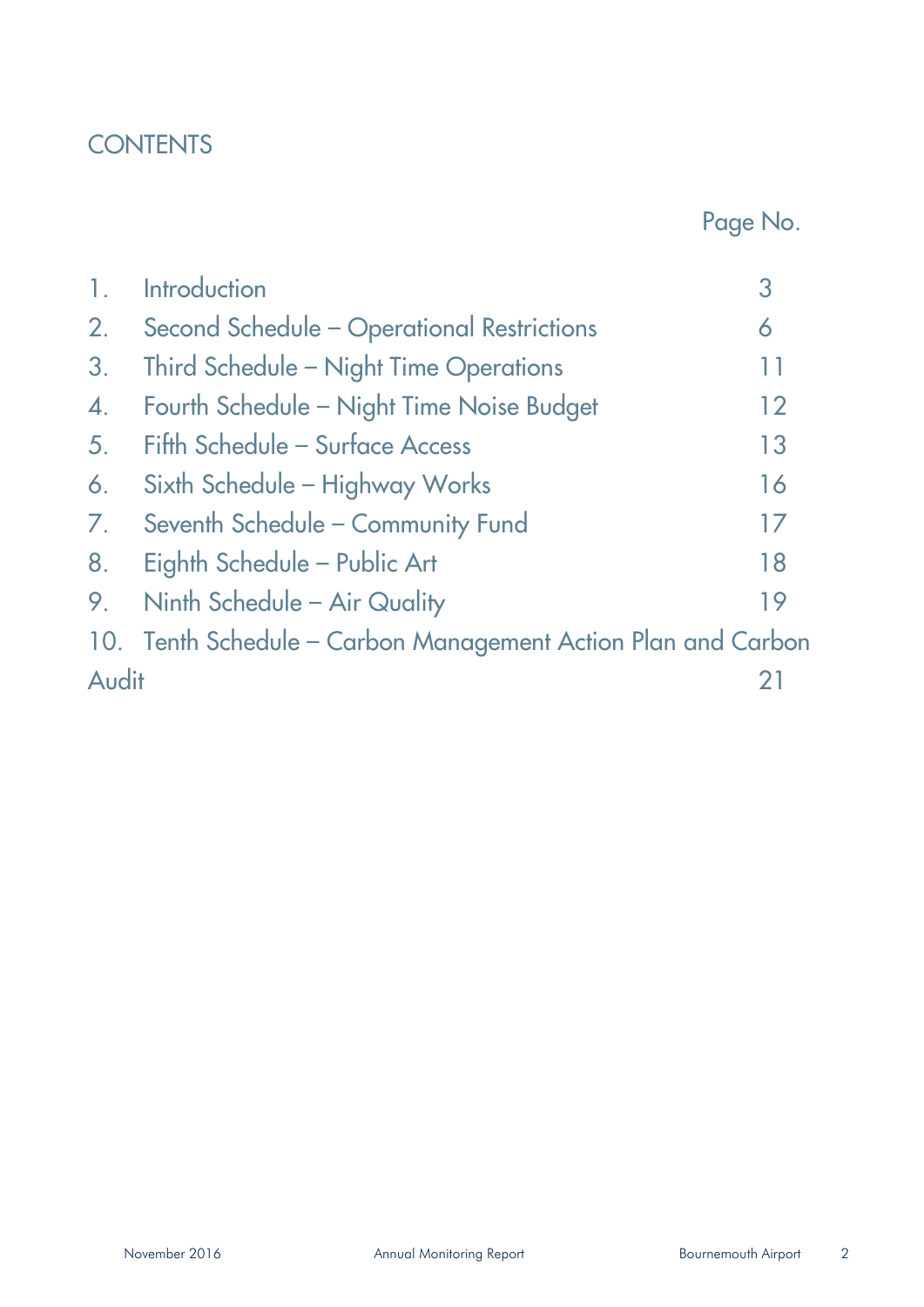#### 1. Introduction

- 1.1 This is the eighth annual report to be presented in accordance with the Section 106 Agreement signed between Christchurch Borough Council and Bournemouth International Airport following the granting of planning permissions for works to the passenger terminal and related development at Bournemouth Airport. It will set out the progress made by the Airport Company and measure against the previous years' reports. Previous annual monitoring reports should be taken account of in assessing performance over a wider timeline and for further explanation of obligations. The focus of this report will look at the changes between the years 2014 and 2015.
- 1.2 Many of the obligations and conditions reflect commitments already made by the Airport Company in its Master Plan to 2030 and in the planning submissions for the Terminal schemes. These have been further reinforced by the Noise Action Plan drawn up in compliance with the European Noise Directive and in a Deed of Variation to the Section 106 Agreement.

#### Passenger Numbers and Services

1.3 Following a significant decline in passenger throughput between 2008 and 2011, Bournemouth's passenger numbers have now stabilised. Although the total number of aircraft movements declined in 2015, the passenger throughput was at its highest for five years (707,279). This was due to the increase in frequency of Ryanair flights, increase in load factor on Ryanair and Thomson flights, and the presence of Flybe.

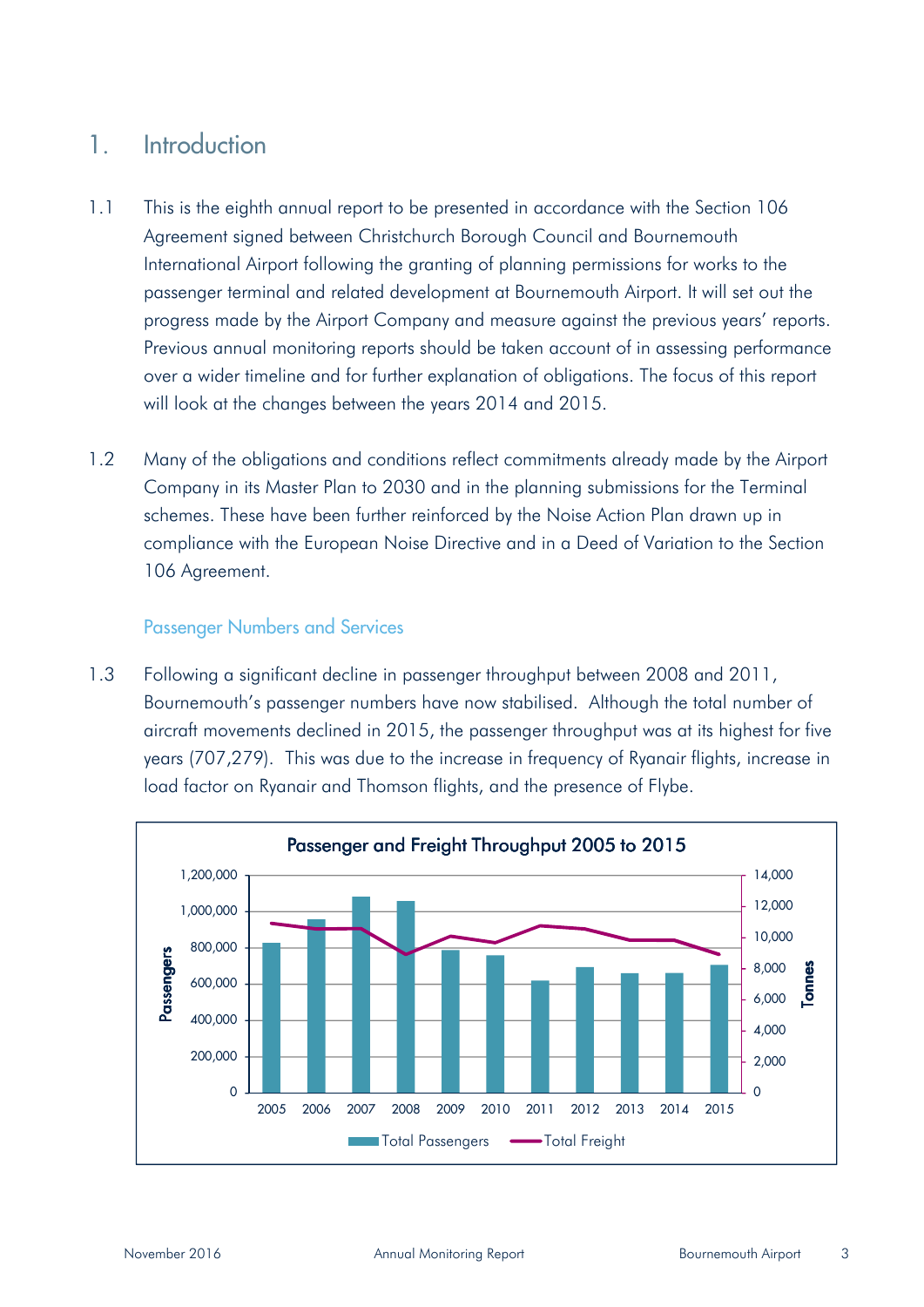1.4 The table below shows the number of aircraft movements at the Airport over the last ten years.

| Year | <b>Total Passengers</b> | <b>Total Movements</b> | Commercial<br>Passenger<br><b>Movements</b> | Non Passenger<br><b>Movements</b> |
|------|-------------------------|------------------------|---------------------------------------------|-----------------------------------|
| 2005 | 828,247                 | 83,022                 | 13,003                                      | 70,019                            |
| 2006 | 958,158                 | 78,973                 | 12,756                                      | 66,217                            |
| 2007 | 1,082,139               | 74,670                 | 12,307                                      | 62,363                            |
| 2008 | 1,058,845               | 81,733                 | 11,977                                      | 69,759                            |
| 2009 | 788,227                 | 75,919                 | 8,263                                       | 67,656                            |
| 2010 | 758,862                 | 61,390                 | 8,953                                       | 52,437                            |
| 2011 | 620,552                 | 66,612                 | 7,469                                       | 59,143                            |
| 2012 | 694,695                 | 66,173                 | 9,607                                       | 60,784                            |
| 2013 | 662,239                 | 61,087                 | 3,774                                       | 56,213                            |
| 2014 | 662,470                 | 54,350                 | 5,091                                       | 49,259                            |
| 2015 | 707,279                 | 44,954                 | 6,268                                       | 38,686                            |

Commercial movements represent scheduled and charter passenger aircraft. Non passenger movements encompass test flights, cargo flights, private and business aircraft, flying club and military aircraft.

1.5 The following list shows destinations flown from Bournemouth Airport during the course of 2015. Some are scheduled destinations and others are served by charter aircraft.

> Balearic Islands – Ibiza; Menorca; Palma Barbados Canary Islands – Gran Canaria; Lanzarote; Tenerife Channel Islands - Jersey Cyprus – Paphos Egypt – Sharm el Sheikh France – Biarritz; Deauville; Paris; Toulon Cote d'azur Great Britain – Glasgow; Manchester Greece – Corfu; Rhodes Ireland – Dublin Italy – Naples; Turin; Verona Malta Netherlands - Amsterdam Norway – Tromso; Bergen Portugal – Faro Spain – Alicante; Girona; Malaga; Murcia Sweden – Kiruna Switzerland – Geneva Turkey – Antalya; Dalaman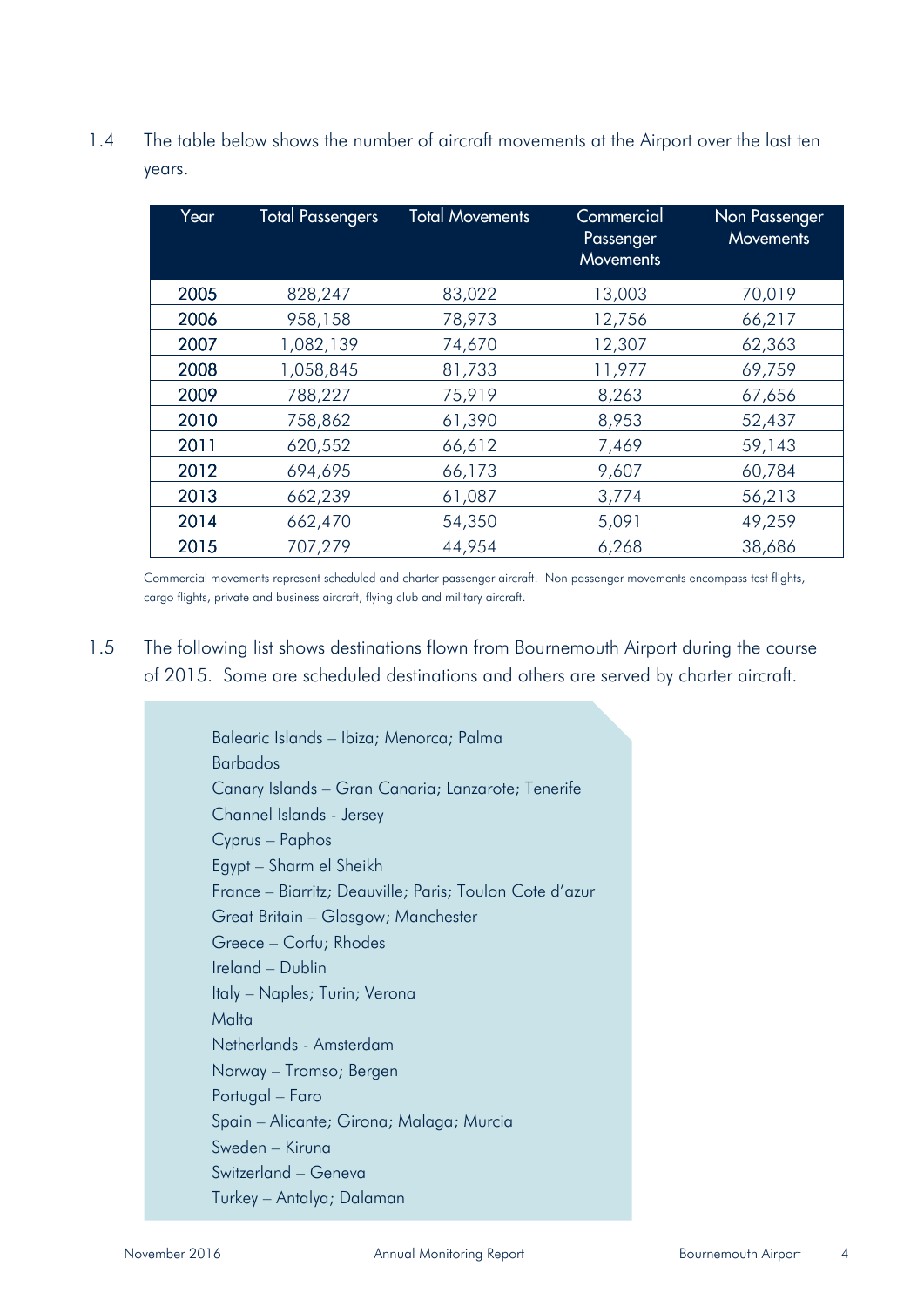1.6 The list of destinations served changes regularly, with different destinations being offered during summer and winter seasons and new routes becoming available throughout the year. Full details of available routes and airline information can be viewed at www.bournemouthairport.com.

#### Measures Taken to Meet Obligations within the Section 106 Agreement

- 1.7 The Section 106 Agreement is a bilateral agreement between the Airport Company and Christchurch Borough Council, which commits the Airport Company to complying with a number of obligations, which have been set out in previous years' reports.
- 1.8 In securing permission for a revised Arrivals terminal building, a revision to the Section 106 Agreement was made. This did not affect the obligations set out in the Agreement but ensured that it was correctly understood precisely which development the Agreement applied to through updating the list of drawings and permission notices to which it applies. A further Deed of Variation to the S106 was made in 2014, detailed in the commentary on the sixth schedule set out later in this report.
- 1.9 The planning permission for the new terminal was also subject to a number of planning conditions that need be met. In addition, the new Arrivals consent added a number of conditions to the original consent. These have also been set out in previous years' reports.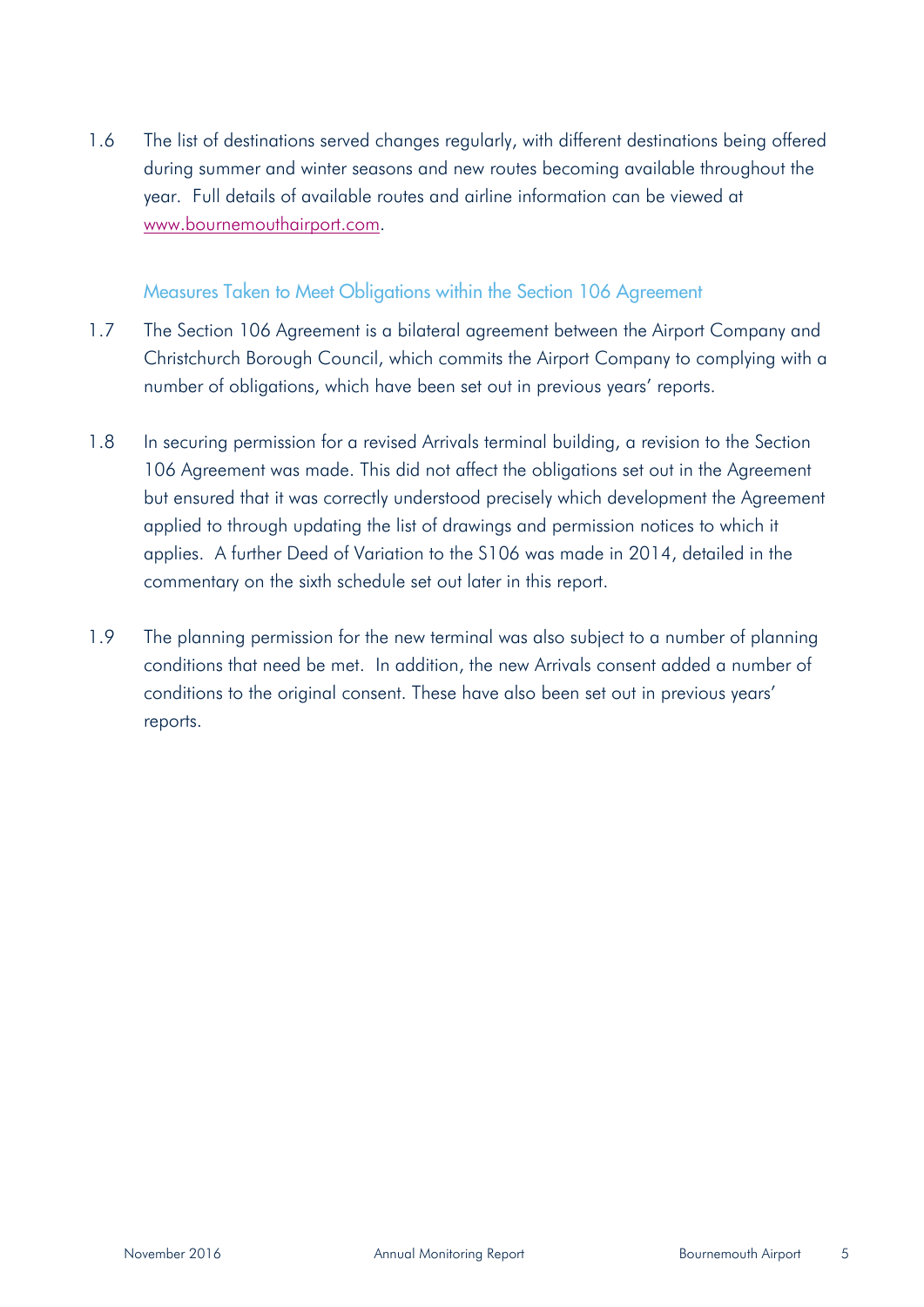#### 2. Second Schedule – Operational Restrictions

2.0 Previous reports have set out how operational restrictions apply to Aerodromes in the U.K. These are set out in the Aeronautical Information Publication (AIP), also referred to as UK Air Pilot. We have previously shown how the Airport also has its own Operational Instructions that add further detailed operational restrictions. Discussion with the Pilots' Forum, Community meetings and responses to noise complaints continue to drive changes to these instructions.

#### Noise Abatement Schedules and Clauses, and Noise Action Plan

- 2.1 We have previously reported how the Section 106 Agreement and the Noise Action Plan have combined to set out the Noise Abatement procedures that apply at the Airport. The regime now in place is more rigorous and actually more effective at noise reduction than that set out in the S106 alone. As stated above, these procedures are set out in the Airport's Operating Instructions and are standard operating procedure at the Airport. Through regular noise monitoring and assessment of complaints it is possible to keep abreast of the success of these procedures and adapt and improve upon them where practicable.
- 2.2 There have been no 'exceptional' runs recorded in the review period. Logged details of all engine runs are available for inspection by the Local Authority if required.
- 2.3 The records of all aircraft using the Airport are available for the Council to inspect at any time, upon 3 working days prior written request. Such a request has not been received within the period between the signing of the agreement and the drafting of this eighth report.
- 2.4 Bournemouth Airport's Noise Action Plan (NAP) was approved by Government and published in 2011. It was produced under the terms of the EU Environmental Noise Directive (2002/49/EC), the requirements of which are transposed in the Environmental Noise (England) Regulations 2006, as amended. These regulations also require that the NAP is reviewed at least every 5 years to take account of the results of further noise mapping exercises. In compliance with this, a review of the NAP was undertaken in 2014. The 2014 review did not materially alter the commitments made within the NAP; changes included new laws, regulations and policies that had been introduced and reporting on performance against the commitments that were originally made. The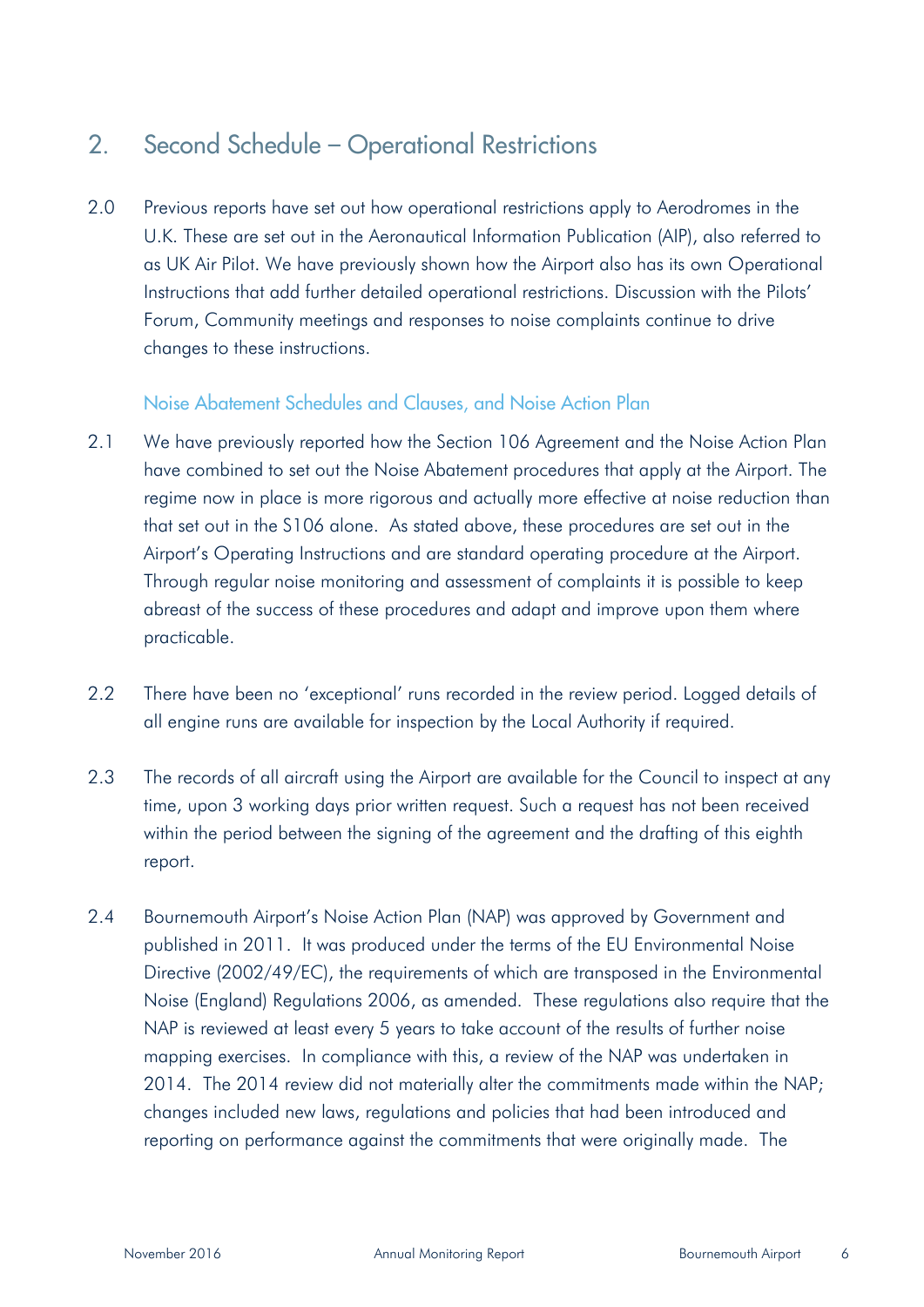current arrangements for managing noise were deemed to be acceptable, and the Airport will continue to work with the local community to further reduce the impact of noise from airport operations.

2.5 Further noise monitoring enhancements are due in the coming year with the installation of the latest noise and track monitoring technology across the Group. This will allow us to review, manage and report upon the paths followed by aircraft in 'real-time'. Mobile noise monitoring equipment can be located at positions of interest in the local community, with live noise levels instantly available to users. This information can then be added to the Airport's WebTrak facility, enriching the information that can be made available to the public. WebTrak also allows the public to view the the movement of flights to/from and in the vicinity of Bournemouth Airport and provides detailed information on aircraft track, altitude, airline and aircraft type. The WebTrack system can be accessed via the Airport's website.

#### Noise Complaints

- 2.6 The noise complaints service has been operating at the Airport for a number of years and analysis of complaints is a standing item for the Airport Consultative Committee. A complaints log is maintained and is available for the local authority to inspect at any time, although no requests to do so have been made to date.
- 2.7 The complaints received have been divided between repeat and non-repeat complainants and are displayed in two separate graphs. This gives us a more accurate pattern of complaint origins and their nature.

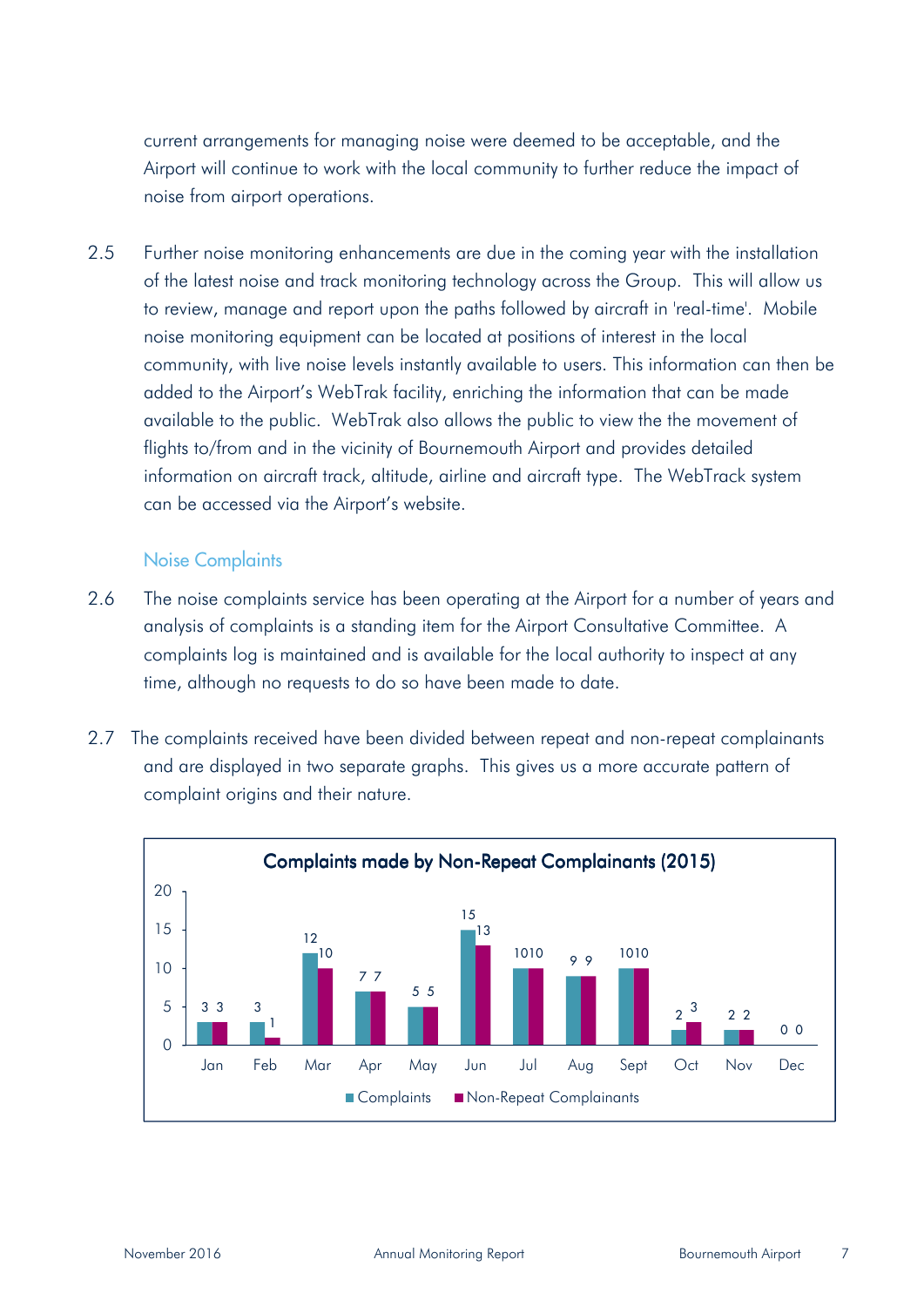

- 2.8 During 2015 the Airport received a total of 267 complaints; 78 from non-repeat complainants and 189 from just 3 active repeat complainants. These differences are particularly evident for the month of November when 55 complaints were made by 2 repeat complainants, compared with just 2 complaints made by other complainants. There has been a 23% reduction in the number of complainants between 2014 and 2015. This continues the pattern seen over recent years and is almost certainly due to the changes to operating procedures that have come about as a result of the S106 and the Noise Action Plan, the introduction of newer and quieter aircraft fleets and the greater level of information that is available for the public to interrogate.
- 2.9 The nature of complaints has altered from previous years, with helicopter operations generating the largest amount of complaints - 39% compared with 4% the previous year. The percentage of complaints relating to the other operations has reduced.

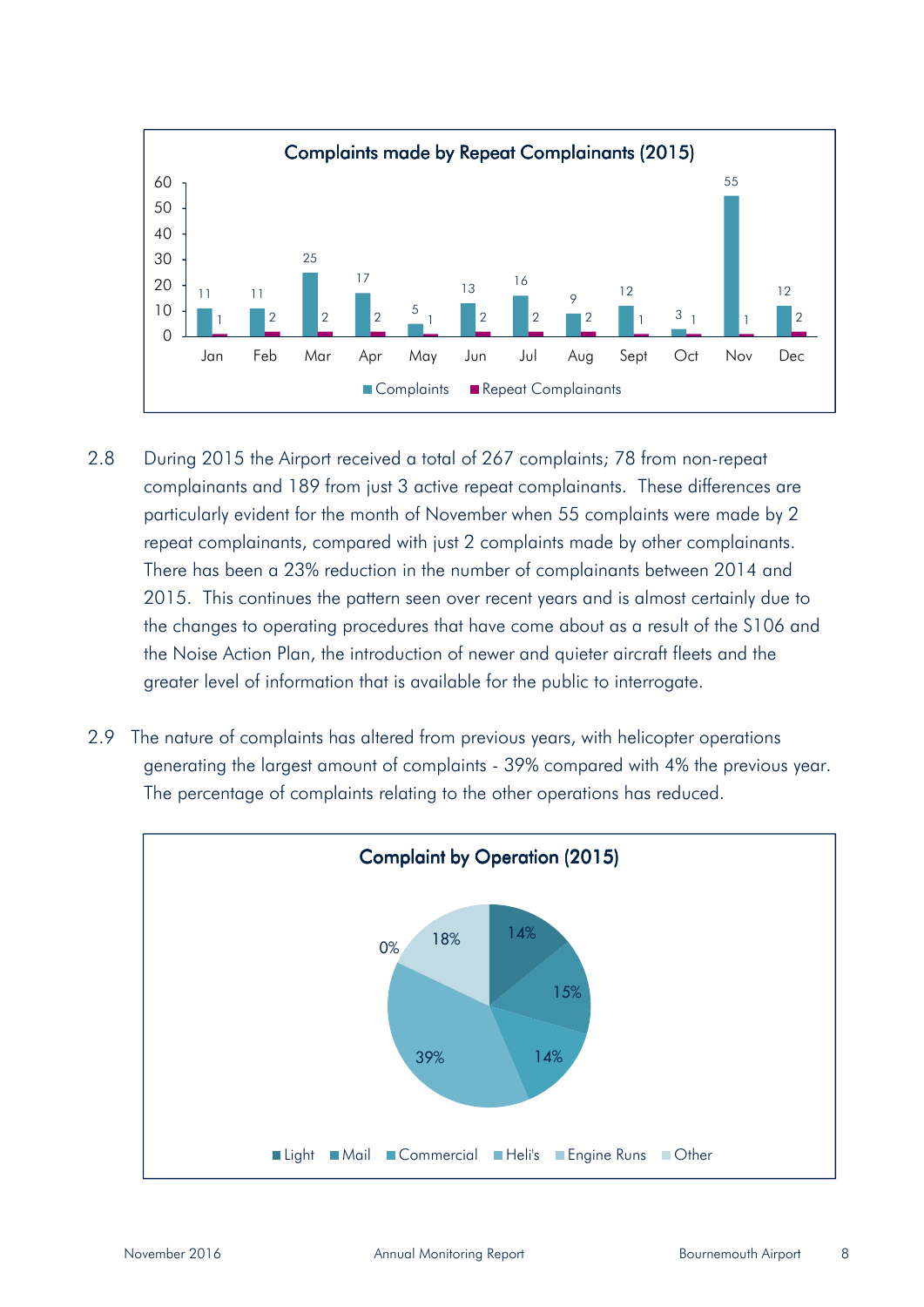2.10 As previously reported, the majority of complaints concern noise in the daytime rather that at night. This is likely to be a result of the night mail flights switching to newer and quieter aircraft. Royal Mail ceased to operate mail flights from December 2015 so this is likely to further decrease the night time noise complaints.



2.11 With regard to the origin of noise complaints, the largest number were from Bournemouth, Bearwood and Burley. The number of complaints originating from Broadstone has fallen significantly from 35% of the total in 2014 to just 1% in 2015.

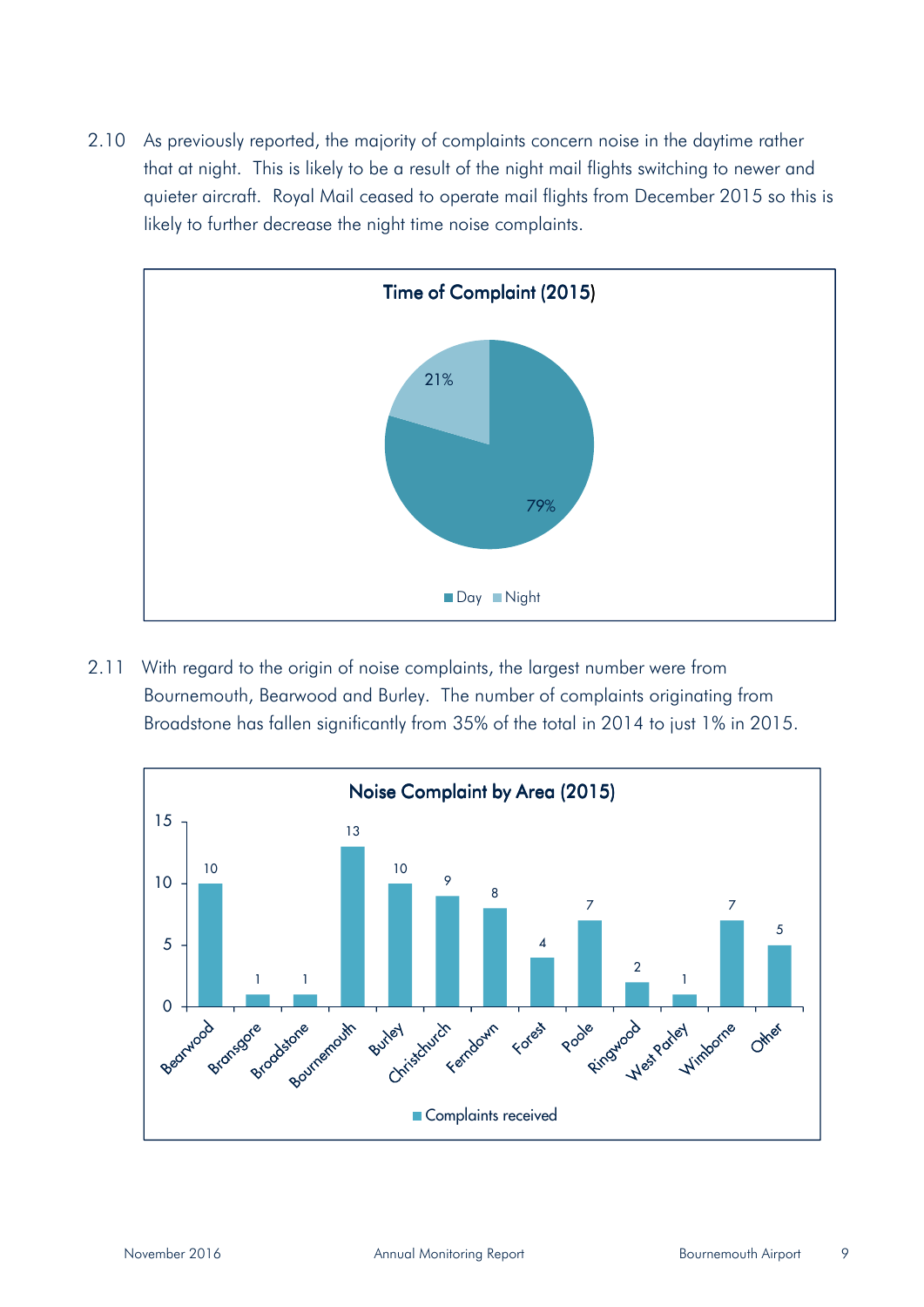2.12 The Airport has produced a number of environmental factsheets setting out a number of the operational procedures and restrictions that apply. These are freely available to download from the Airport's web-site,

http://www.bournemouthairport.com/bohweb.nsf/Content/environmentfacts.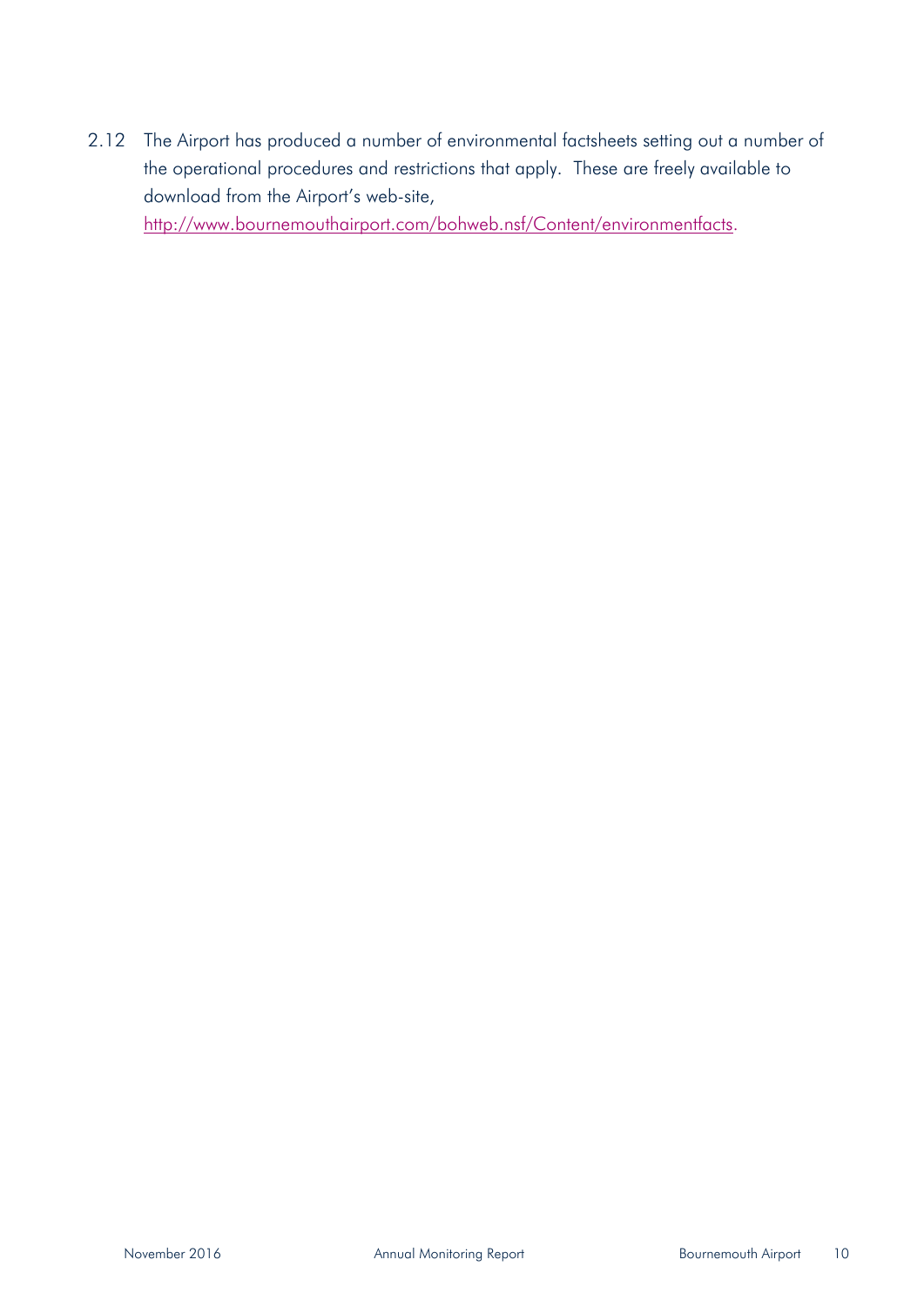### 3. Third Schedule – Night Time Operations

- 3.1 In relation to Night Time training the AIP, referred to in Schedule 2, no training or circuit flights will take place after 21.30 hours.
- 3.2 We have previously reported how different aircraft were ascribed different noise quota count points. No aircraft with a QC value of 8 or 16 has utilised the Airport at night-time nor has an aircraft with a QC value of 4 been scheduled to operate at night-time. The aircraft operated by our main airlines are increasingly of a variant that offer considerable improvements in the noise footprint (notably Boeing 737-800s).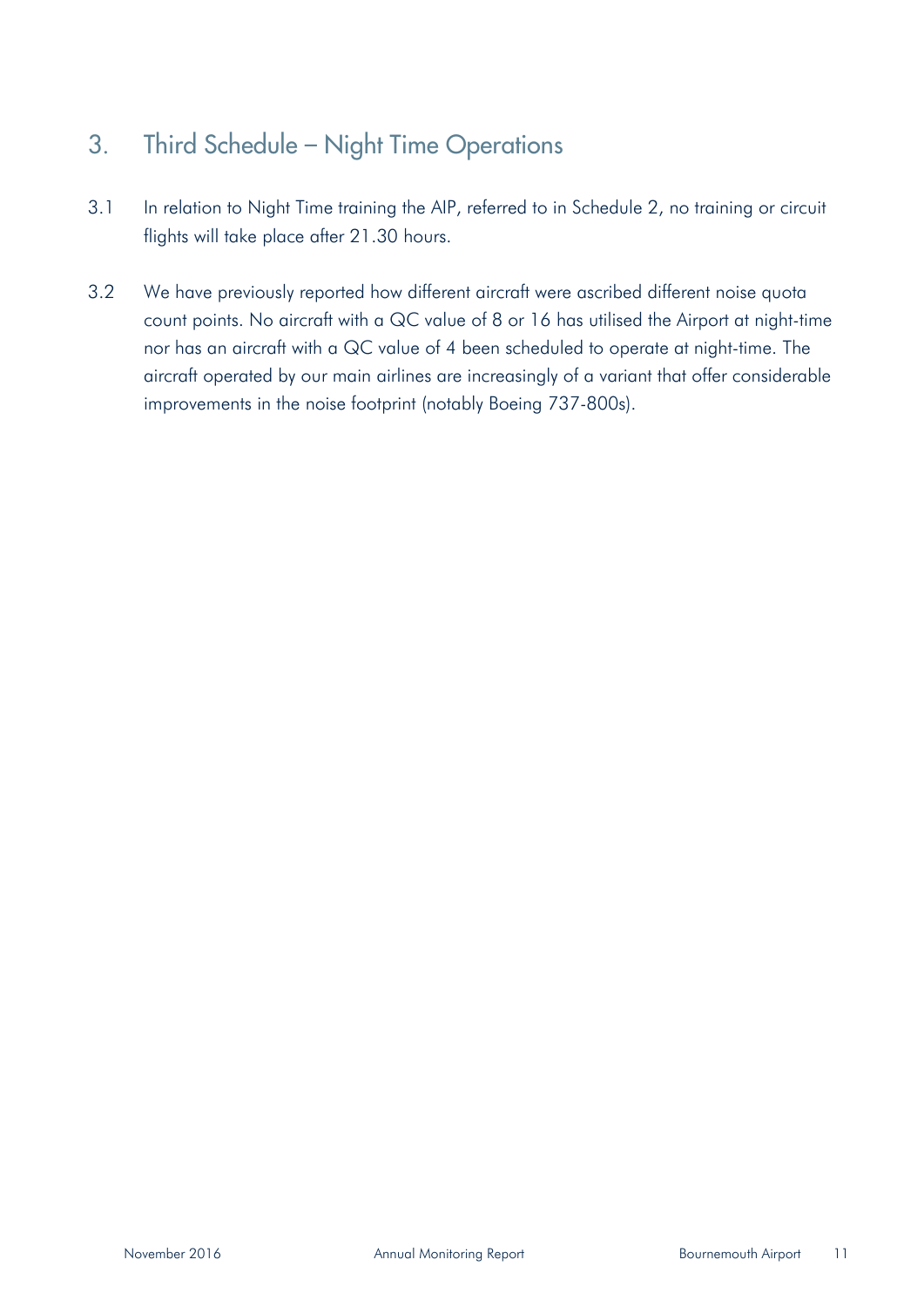#### 4. Fourth Schedule – Night Time Noise Budget

4.1 The initial Noise Year commenced at the start of the summer season 2008 and ran through to the end of the winter season 2009. We are therefore now reporting the  $7<sup>th</sup>$ Noise Year as defined by the Agreement wording. The diagram below shows how the quota has been 'spent' this calendar year.

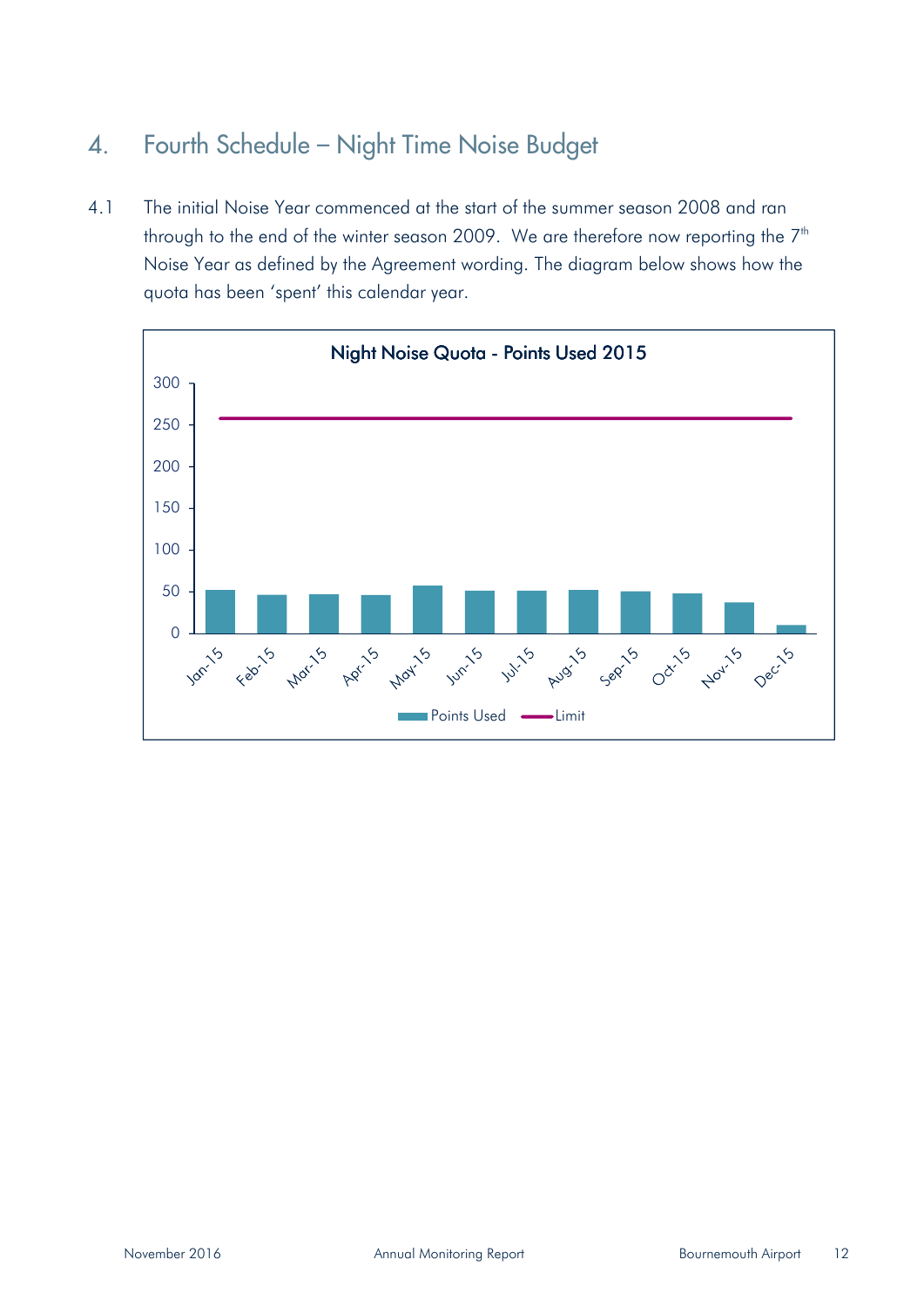#### 5. Fifth Schedule – Surface Access

- 5.1 A shuttle bus service operating between Bournemouth Airport and Bournemouth Interchange commenced in November 2007 and was operated by Discover Dorset Ltd, who successfully built up the service over their 6 year contract. During their contract, in April 2011, an additional loop into Aviation Business Park West was introduced serving the Park Cafe six times a day; twice during the morning peak, twice at lunchtime and twice during the afternoon peak.
- 5.2 In November 2013 the service was awarded to Yellow Bus Ltd with a view to enhance the route network through greater connectivity with their existing hubs at Bournemouth Hospital, the Interchange and Gervis Place in Bournemouth town centre. Following a review 6 months into the new service it was agreed that the Hospital Hub stop was not adding expected value to the service and the route was amended to exclude this stop and utilise the time saved by extending the service to the Business Park every hour.
- 5.3 During this contract we were able to amend the timetable to respond more directly to meeting flight times, putting us in a better position to deliver a more sustainable bus service provision. During quieter winter months we moved away from the one bus per hour required of the obligation, however during summer months the service operated 14 times per day between 06:20 and 21:00.
- 5.4 Passenger numbers and modal share are reported at each Bournemouth Airport Transport Forum. The Forum has historically met on a bi-annual basis and is attended by key transport providers, Local Authority representatives and interest groups. This programme of meetings has been amended slightly so that the full Forum meets annually, but a Travel Plan Working Group meets quarterly in order to deliver the Travel Plan actions. This new structure is working well. Shuttle bus passenger numbers and modal share figures are set out below.

| Year    | <b>Modal Share</b> | <b>Airport Bus Passengers</b> |
|---------|--------------------|-------------------------------|
| 2015/16 | 4.8%               | 34,973                        |
| 2014/15 | 5.5%               | 35,907                        |
| 2013/14 | 4.4%               | 29,307                        |
| 2012/13 | 3.6%               | 24,480                        |
| 2011/12 | 3.0%               | 8.758                         |

#### Bournemouth Airport Shuttle Bus Passenger Numbers and Average Modal Share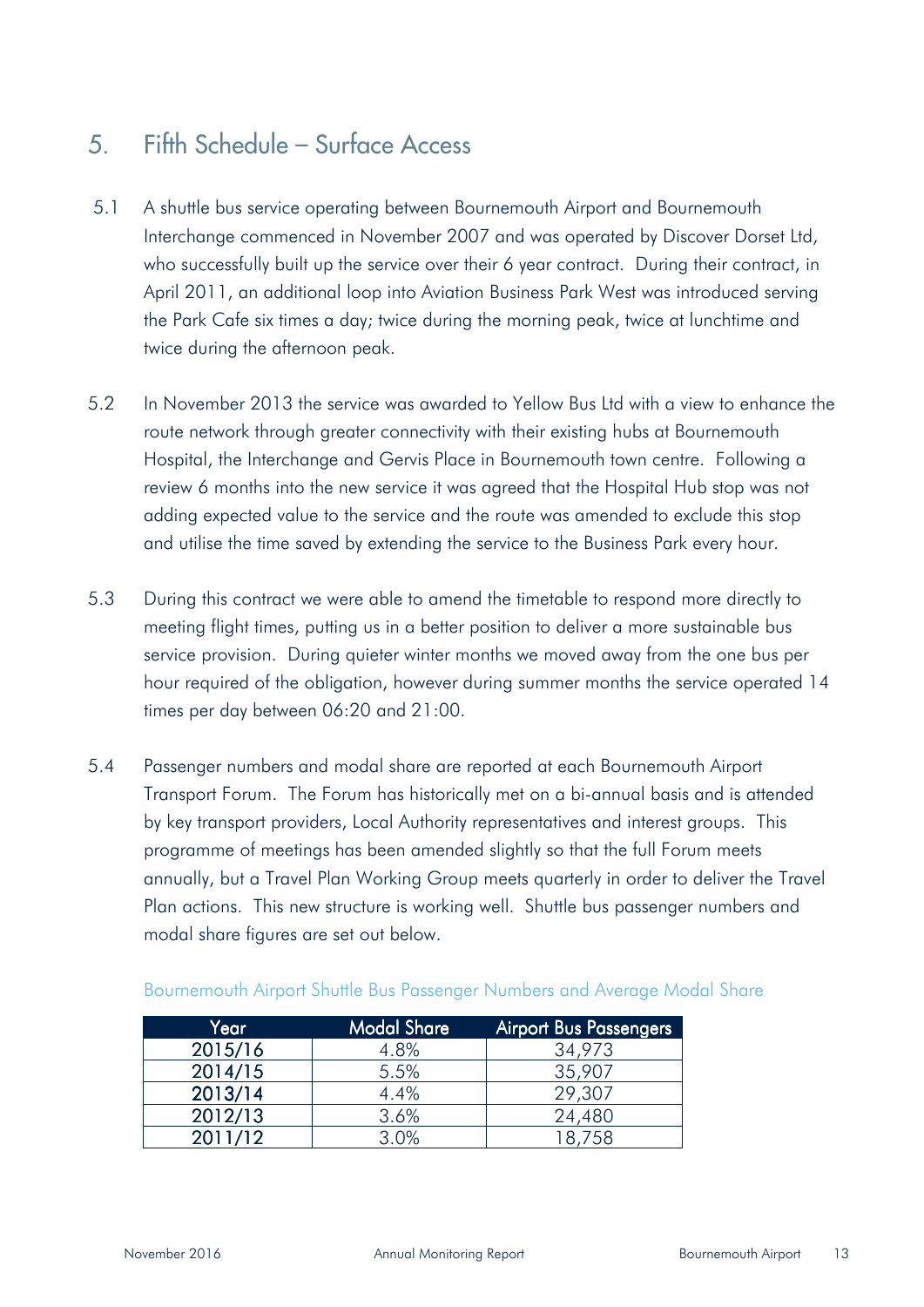



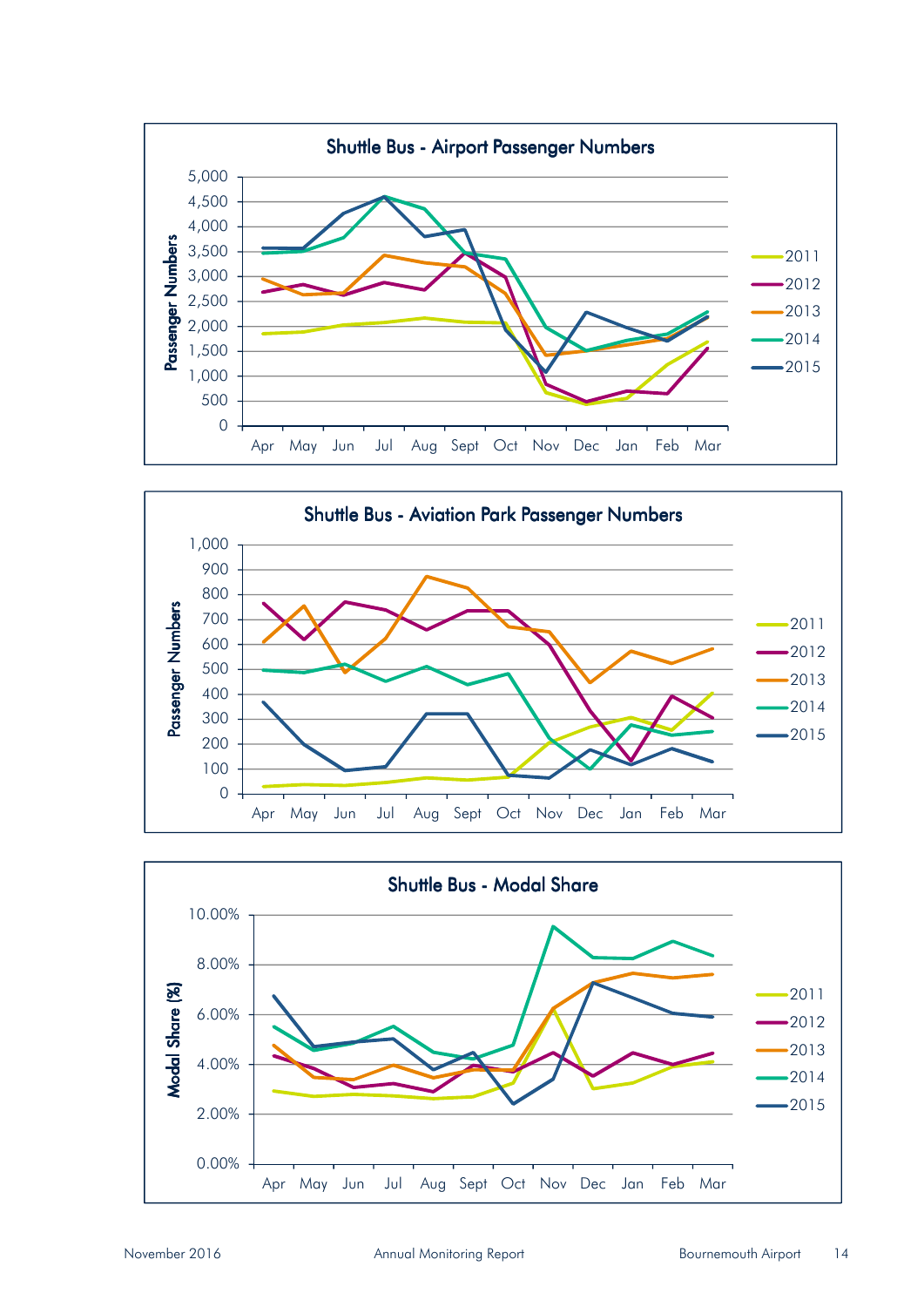- 5.5 The decline in Aviation Park passenger numbers since 2013 has been challenged by the Airport and the operator has not been able to account for this variation in usage. It is most likely due to problems in the operator's reporting of where passengers are actually boarding and alighting the bus. We are seeking to address this.
- 5.6 The Airport is able to draw on advice and guidance from a number of personnel within M.A.G to provide site specific advice to employees; this includes travel planning advice through the CSR Manager at East Midlands Airport, planning advice through M.A.G's Principal Planner, and information of sustainability and the environment through the Environment, Health and Safety Manager at Bournemouth Airport. Such information is also shared with Business Park tenants through the Senior Facilities Management Coordinator at the Business Park.
- 5.7 In July 2011, an updated Area Wide Travel Plan was submitted to and accepted by Christchurch Borough Council as part of the supporting material for the planning application for the redevelopment of Aviation Park West incorporating an uplift in floorspace of 42,000 sq.m. The revised Travel Plan can be found on the Airport's website within the environment section of the 'About Us' heading and will be kept under review.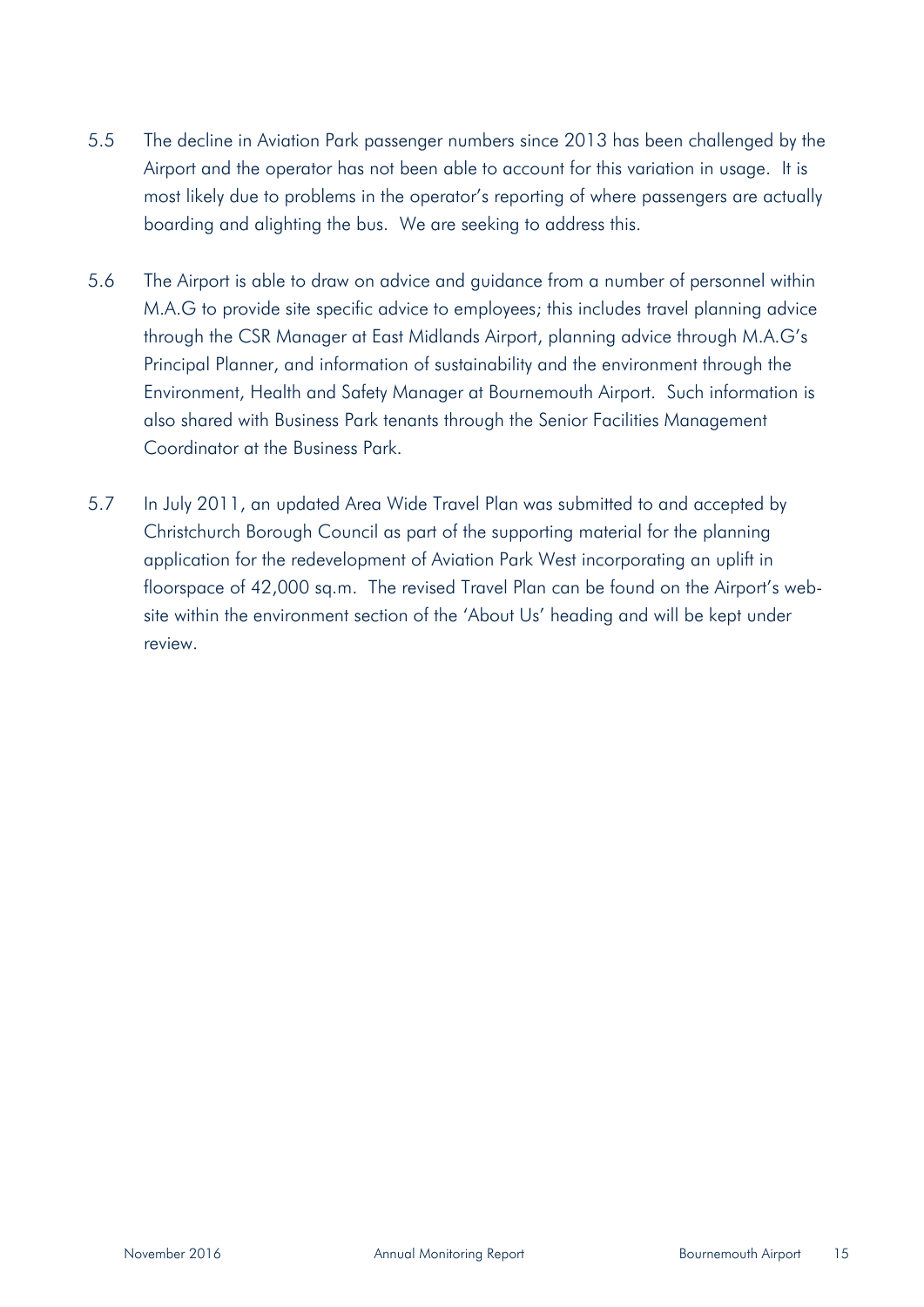### 6. Sixth Schedule – Highway Works

- 6.1 A first payment of £100,000 was made to Christchurch Borough Council on 17<sup>th</sup> December 2007. A second payment of £800,000 has, through negotiation with Christchurch BC, been delayed in recognition of the delay in progressing the terminal project, the downturn in passenger numbers and the reasonable prospects of the required highway works actually progressing in the short-term.
- 6.2 The second payment has, through agreement, been deferred on three separate occasions, reflecting the parlous position the Airport has found itself in regarding passenger figures and profitability. To this end we have agreed a revision to the Section 106 Agreement with Christchurch that links further payments to passenger throughput rather than specific dates. The Deed of Variation was agreed by Christchurch Borough Council. The revised payment schedule is that three further equal payments will be made based on annual passenger throughputs (1.2, 1.8 and 2.4 million passengers per year) being achieved to make up the remaining contribution.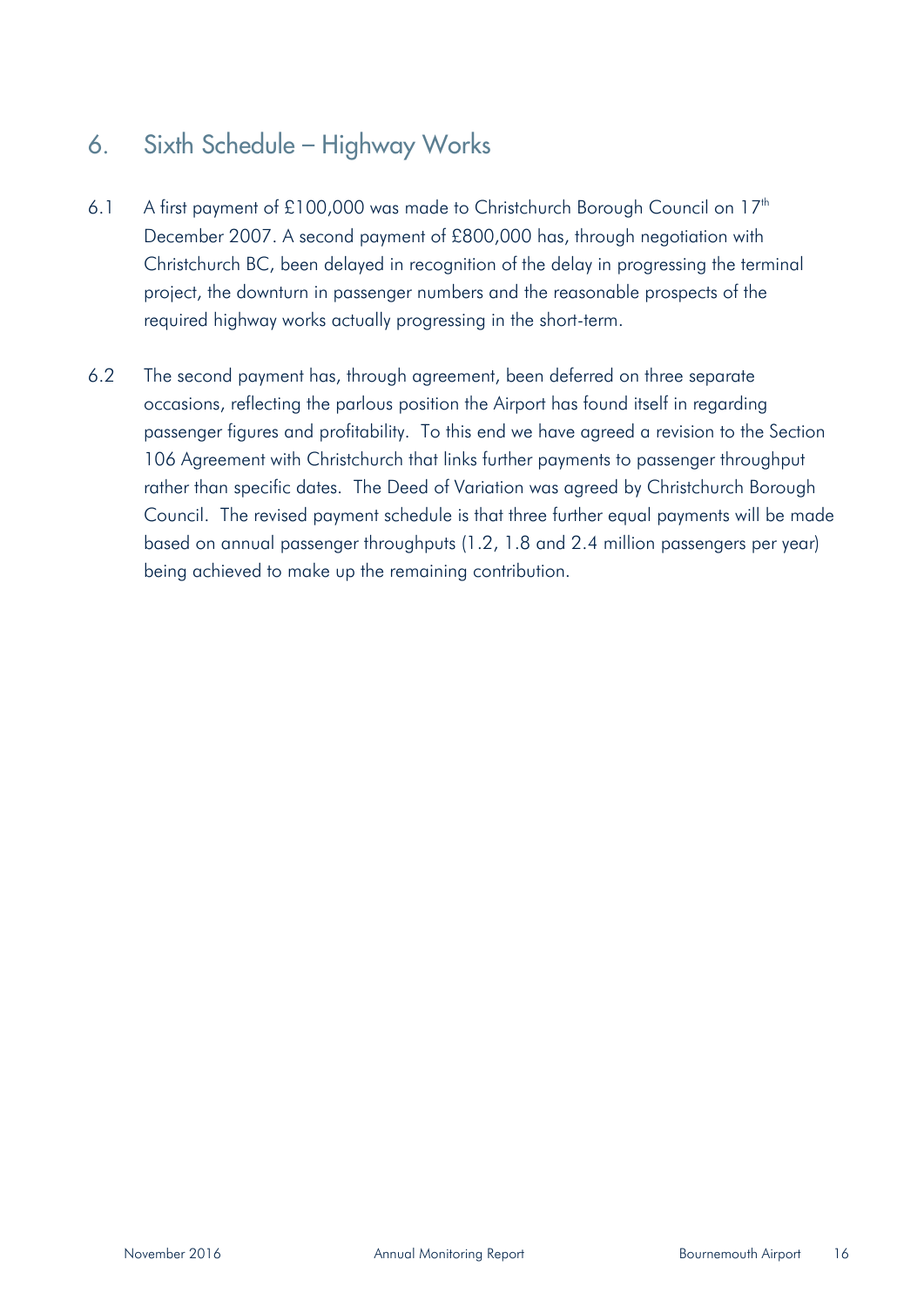#### 7. Seventh Schedule – Community Fund

- 7.1 On 23rd January 2008 the Airport Company, in conjunction with Christchurch Borough Council, launched the Bournemouth Airport Community Trust Fund, by making £10,000 available per annum to community, social, recreational and environmental groups within the Borough of Christchurch.
- 7.2 The fund has four very clear objectives:
	- To bring the community closer together through facilities for sport, recreation and other leisure activities;
	- To offer environmental improvement and/or heritage conservation;
	- To improve awareness of environmental issues through environmental education;
	- To encourage and/or protect wildlife.
- 7.3 Access to the Fund brochure and application pack is available via both the Airport's and Christchurch Borough Council's websites.
- 7.4 The Fund's management committee is made up of three representatives from Christchurch Borough Council and one representative from Bournemouth Airport. They meet twice a year to consider and award grants to eligible projects.
- 7.5 During 2015 the Community Fund made eight grants. The total amount awarded was £19,480. This included £1500 to Christchurch Activities for Young People for circus skills equipment and £1000 to Somerford ARC Radio to fund a youth radio station.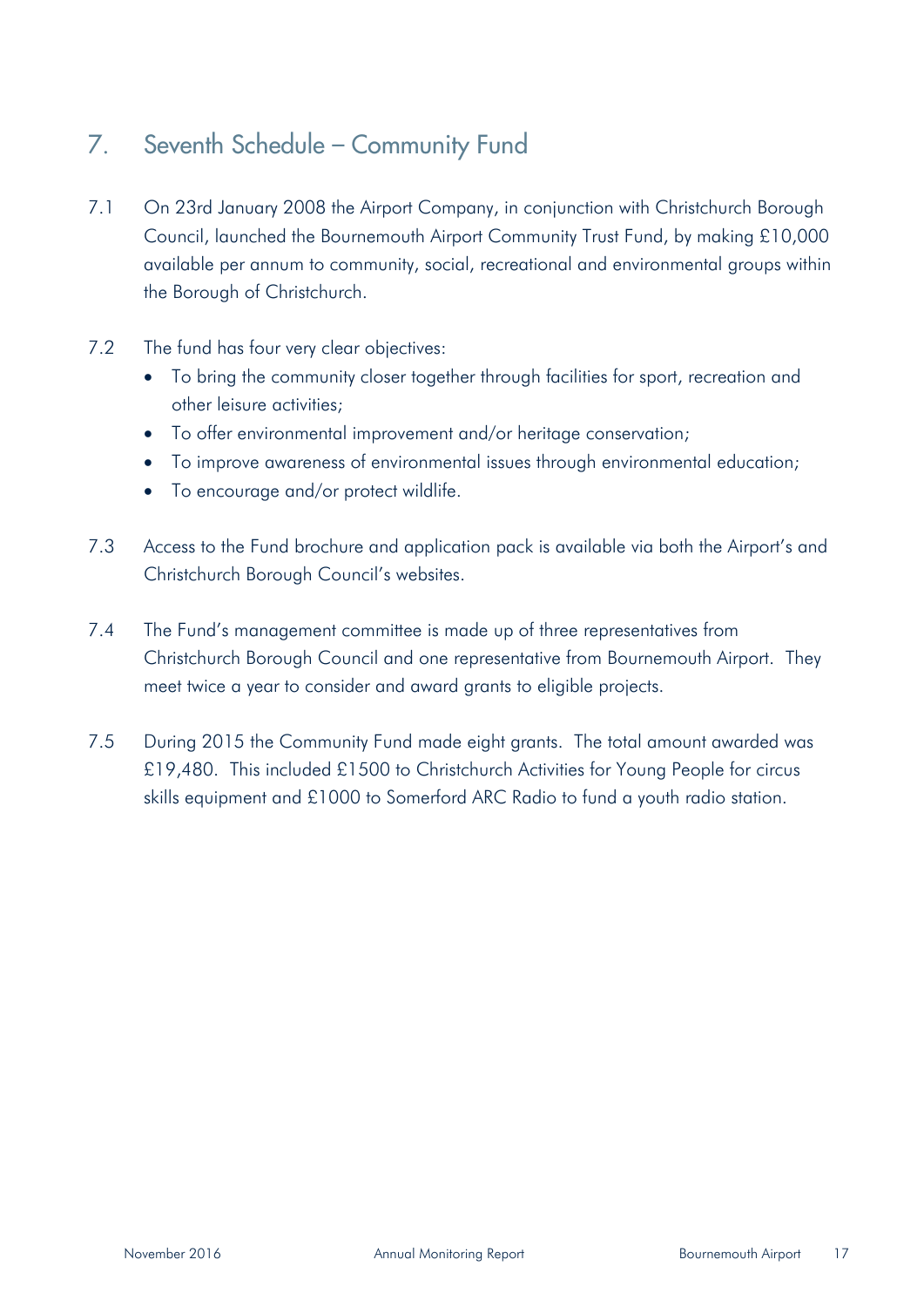## 8. Eighth Schedule – Public Art

8.1 The obligation for a public art scheme has been met in full with the implementation of the 'history wall' linking the two terminal buildings and installation of the memorial plaque to Peter Bath. The wall was severely damaged following storms during the winter of 2013 but has since been fully repaired.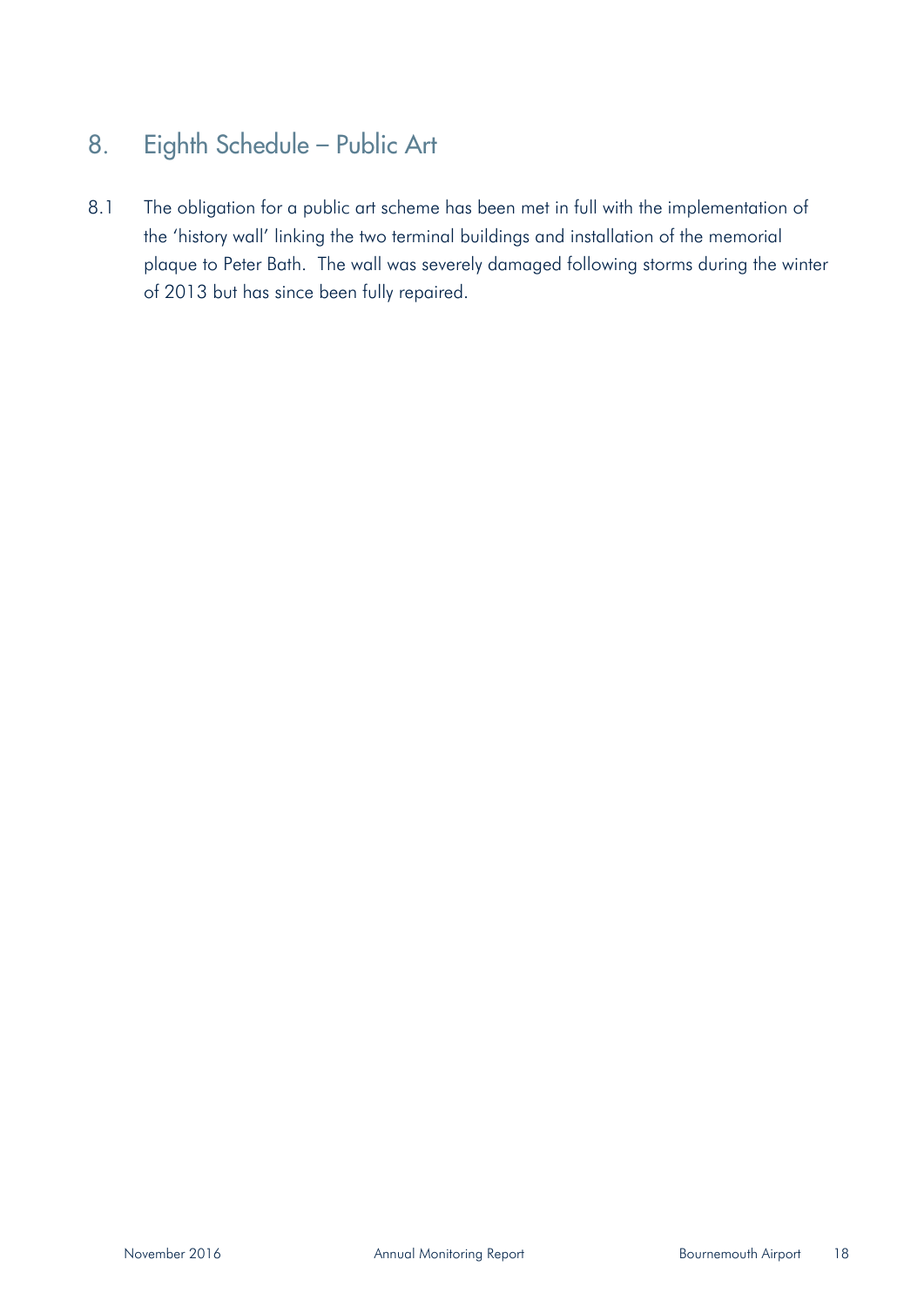## 9. Ninth Schedule - Air Quality

9.1 The Airport undertakes regular monitoring of pollutants at sensitive receptor locations around the Airport in accordance with the Air Quality Monitoring Scheme agreed with Christchurch Borough Council. Last year's air quality data is shown graphically below.



9.2 The Air Quality Monitoring Scheme also included a protocol for the establishment of a vegetation monitoring programme to more directly assess the effects of nitrogen deposition on the vegetation within the designated heathland surrounding the Airport. The 2013 monitoring report set out the Vegetation Condition expert's conclusions of the previous two years monitoring, which were that:

> The statistical analysis described above suggests that operation of the airport is not adversely affecting the quality of the heathland vegetation of Hurn, Common or Town Common when this is quantified in terms of botanical diversity.

Furthermore it was recommended that: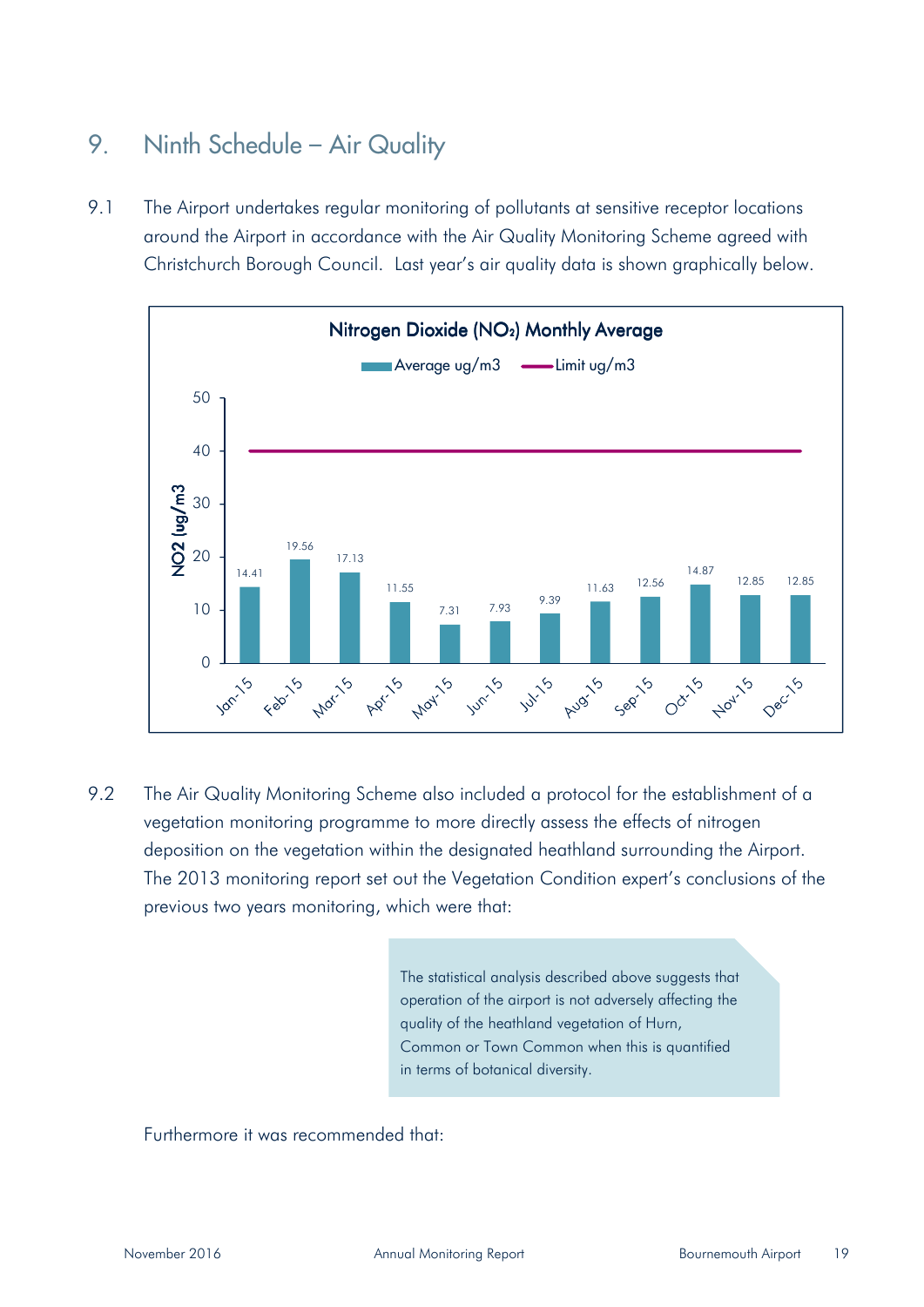A programme of nitrogen deposition monitoring could be used to detect any changes in the experimental plots and a different approach taken to vegetation sampling to ensure the most appropriate data capture in future years. A review of the appropriateness of fixed quadrats (paired) in light of the lack of mowing regime should be undertaken and include a method which provides the basis for robust statistical analysis. In addition the location of the nitrogen tubes should be reviewed to ensure that the most appropriate locations are selected in relation to future vegetation monitoring.

9.3 During 2015, we worked with our consultants to change the methodology in order to obtain more statistically significant results. Subsequent vegetation monitoring is currently being undertaken and data will therefore be available for 2016.